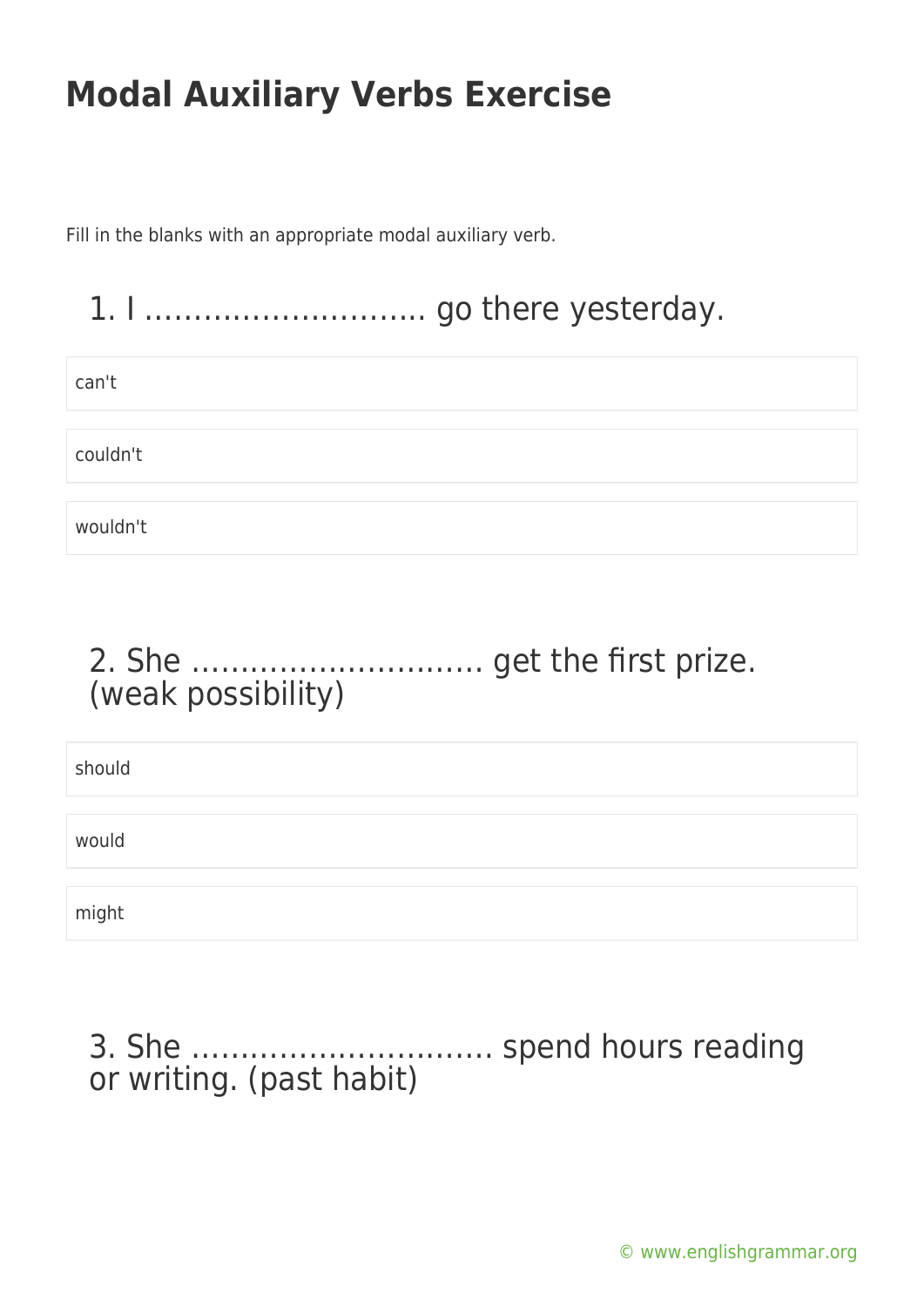| would  |  |  |  |
|--------|--|--|--|
|        |  |  |  |
| should |  |  |  |
|        |  |  |  |
| could  |  |  |  |

#### 4. When we were children, we ………………………… often go hiking. (past habit)

| could |  |  |  |
|-------|--|--|--|
|       |  |  |  |
| would |  |  |  |
|       |  |  |  |
| will  |  |  |  |

#### 5. We started early so that we …………………………… get stuck in the traffic.

may not

might not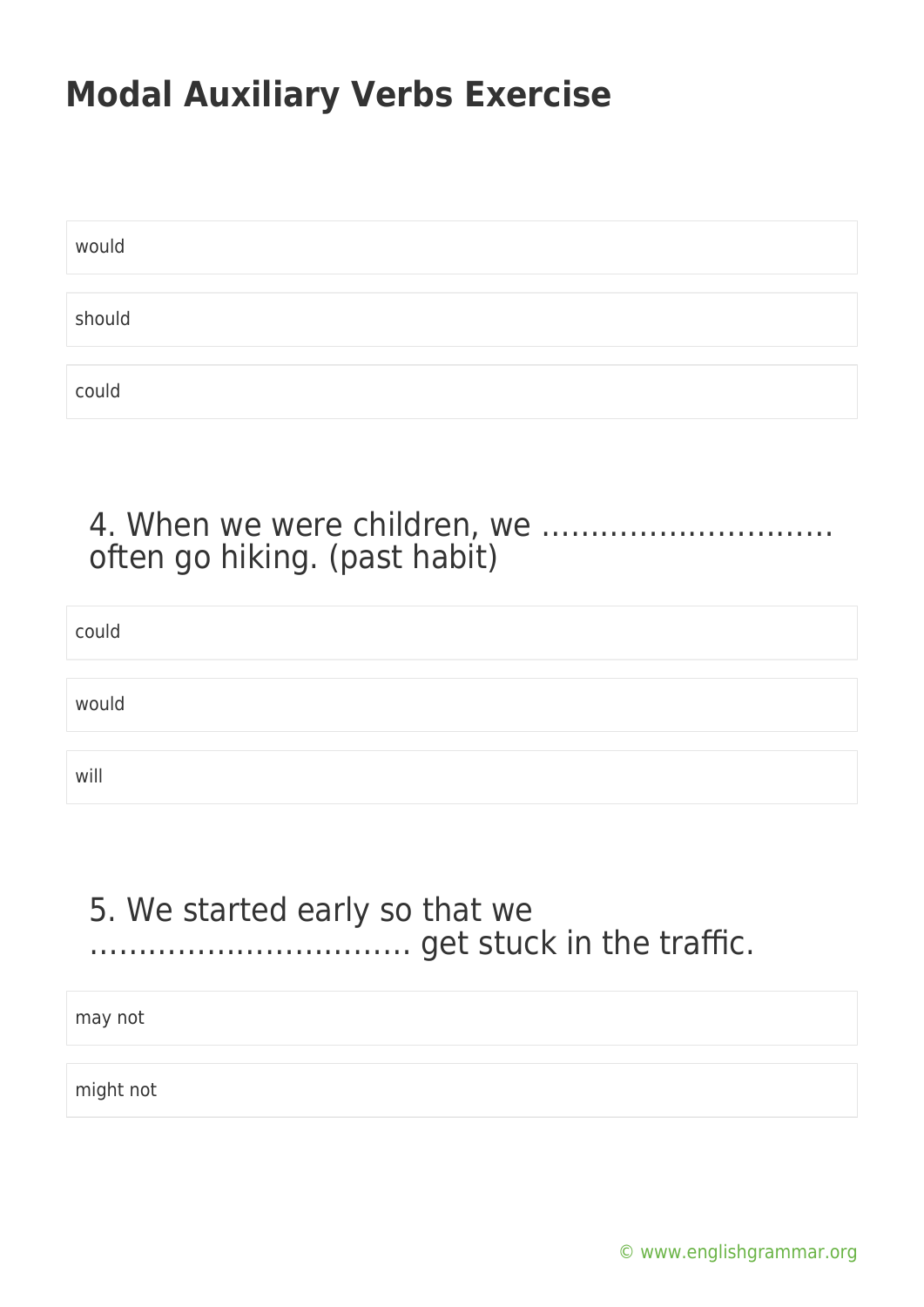| will not   |
|------------|
|            |
| need not   |
| ought not  |
| don't need |
|            |

#### 7. We …………………………….. get that roof fixed before the rains.

Please select 2 correct answers

should

ought to

would

[© www.englishgrammar.org](https://www.englishgrammar.org/)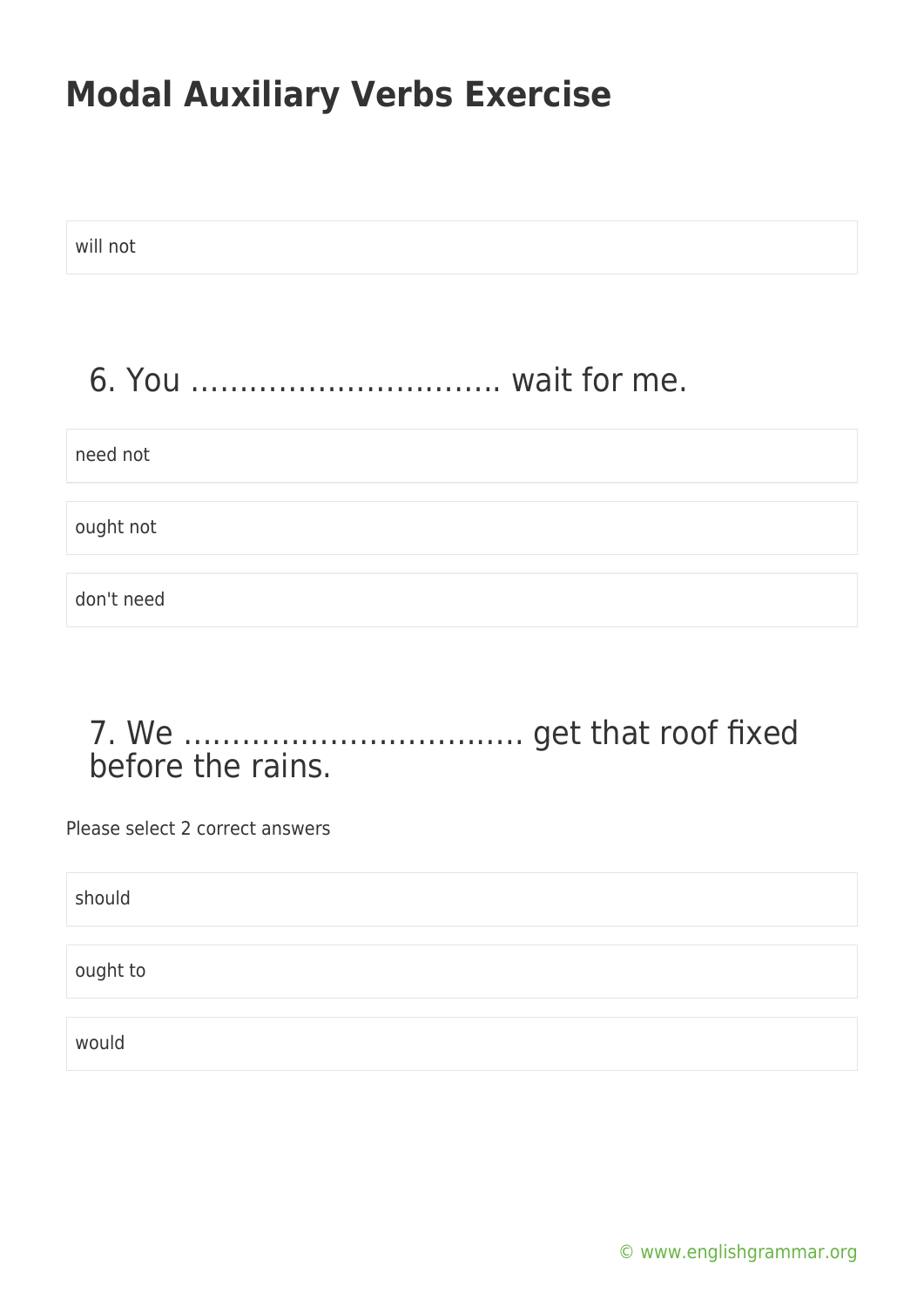8. She said that she ……………………………. be able to come.

| couldn't |  |  |  |
|----------|--|--|--|
|          |  |  |  |
| wouldn't |  |  |  |
|          |  |  |  |
| won't    |  |  |  |

#### 9. I ……………………………. never forget that experience.

will

would

must

### 10. We …………………………….. depend on them. (inability)

can't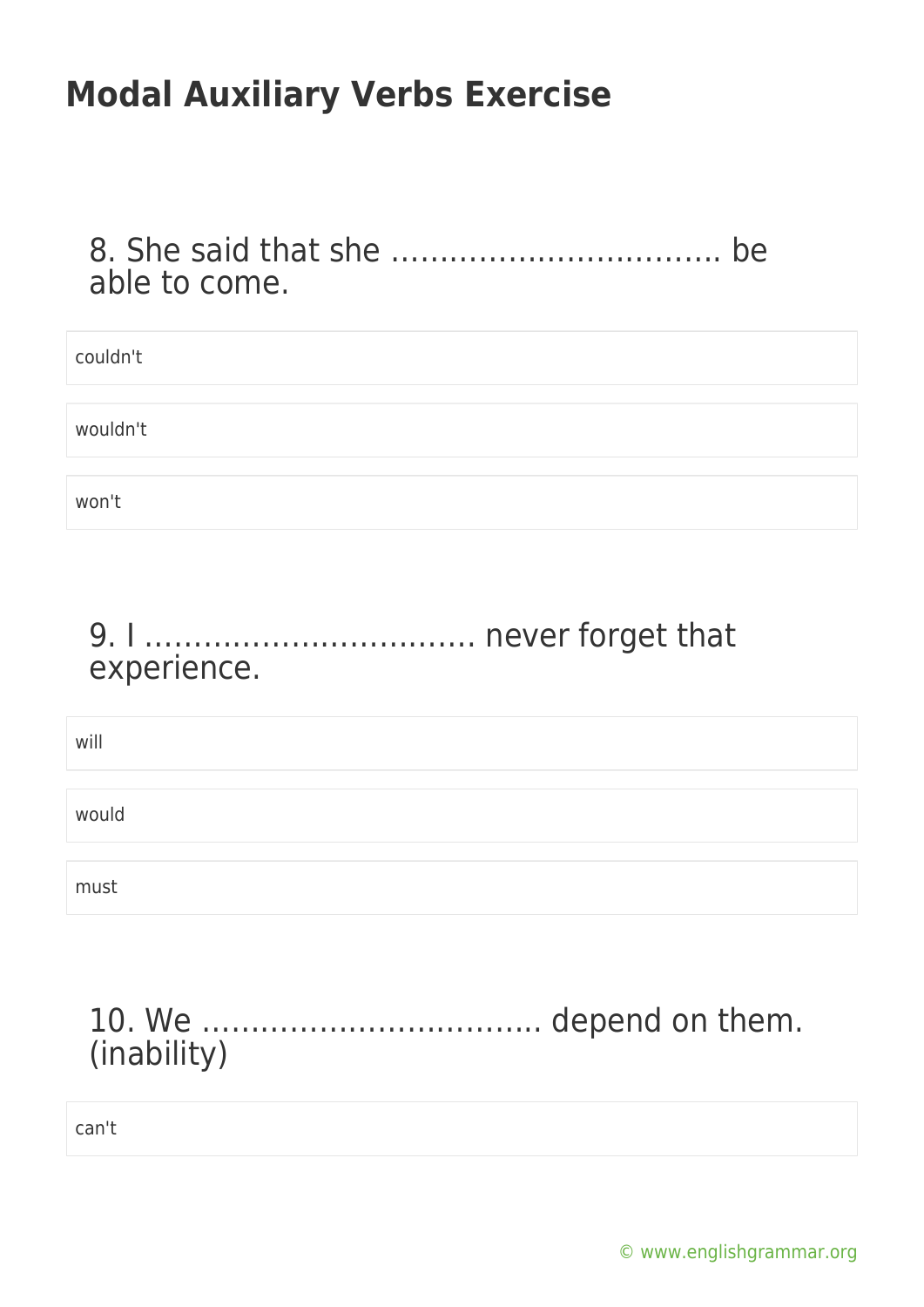won't

must not

### 11. You …………………………… have told me you weren't coming.

| will  |  |  |  |
|-------|--|--|--|
|       |  |  |  |
| can   |  |  |  |
|       |  |  |  |
| could |  |  |  |

#### Answers

I couldn't go there yesterday. She might get the first prize. She would spend hours reading or writing. When we were children, we would often go hiking. We started early so that we might not get stuck in the traffic. You need not wait for me. We should / ought to get that roof fixed before the rains.

She said that she wouldn't be able to come.

I will never forget that experience.